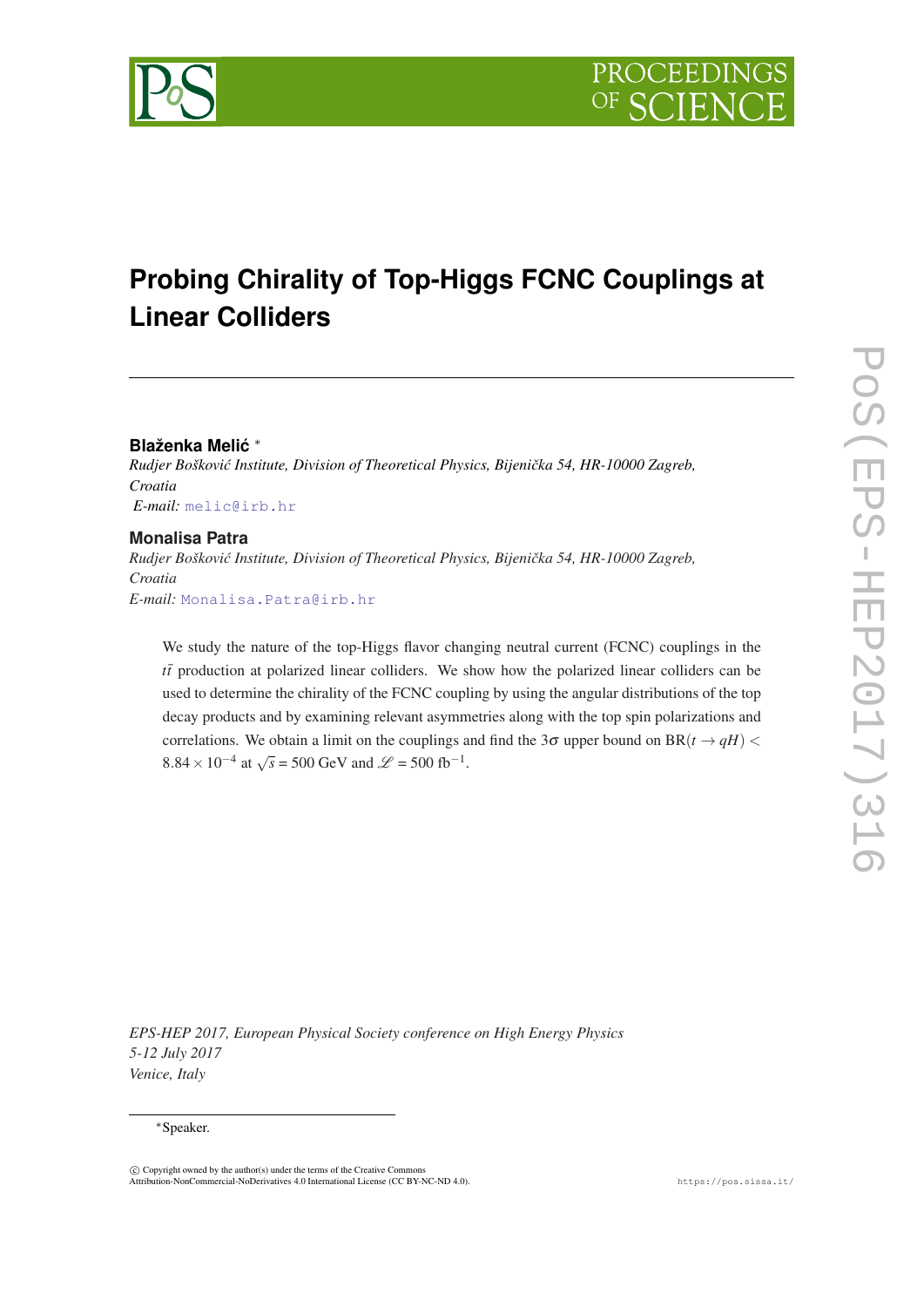## <span id="page-1-0"></span>1. Introduction

The FCNC transitions mediated by the Higgs boson are absent at tree level in the standard model (SM). The SM branching ratio of  $t \to cH$  is loop induced and of the order of BR( $t \to cH$ )  $cH$ )<sub>*SM*</sub>  $\approx 10^{-15}$ , which is many orders of magnitude smaller than the value to be measured at the 14 TeV LHC. The absence of Higgs mediated tree level FCNC transitions within the SM is due to the presence of only one Higgs doublet. However these FCNC transitions can be large in the presence of additional scalar doublets or through the extra contribution of new particles in the loop diagrams as predicted in many extensions of the SM. The LHC has a dedicated program measuring the various properties of the Higgs boson, therefore an affirmative observation of the process  $t \rightarrow qH$ , differing from the SM rate, will be a conclusive indication of new physics beyond the SM. The most general FCNC *tqH* Lagrangian considered is of the form

$$
\mathcal{L}^{tqH} = g_{tu}\bar{t}_R u_L H + g_{ut}\bar{u}_R t_L H + g_{tc}\bar{t}_R c_L H + g_{ct}\bar{c}_R t_L H + h.c
$$
  
=  $\bar{t}(g_{qt}P_R + g_{tq}^*P_L)qH + \bar{q}(g_{tq}P_R + g_{qt}^*P_L) tH.$  (1.1)

The total decay width of the top in the presence of these FCNC couplings can be then written as

$$
\Gamma_t = \Gamma_t^{SM} + \Gamma_{t \to q_H} \approx \Gamma_t^{SM} + 0.155 (|g_{tq}|^2 + |g_{qt}|^2), \tag{1.2}
$$

and from the experimentally observed  $\Gamma_t$  an upper bound on  $\sqrt{|g_{tq}|^2 + |g_{qt}|^2}$  can be obtained. It was shown in Ref. [\[1\]](#page-5-0), that studying the single top + Higgs production in  $pp \rightarrow (t \rightarrow W^{+}b)H$  at the LHC, will lead to the disentangling of the *tuH* and *tcH* couplings. Here we show that at linear colliders it is possible to distinguish the chirality of those couplings [[2](#page-5-0)].

## 2. Analysis of the *tqH* final state at the polarized  $e^-e^+$  linear collider

We consider the following process in the context of the  $e^-e^+$  collider,

$$
e^-(p_1) + e^+(p_2) \to t(q_1) + \bar{t}(q_2),
$$
  
\n
$$
t(q_1) \to q(p_q) + H, \qquad \bar{t}(q_2) \to \bar{b}(p_b) + l^+(p_l) + \nu(p_v).
$$
 (2.1)

where  $q = u, c$ . The total squared matrix element  $\left| \overrightarrow{\mathcal{M}}^2 \right|$  of the process in Eq. (2.1) is defined as

$$
|\bar{\mathcal{M}}^2| = \sum_{L,R} \sum_{(\lambda_t \lambda_t' = \pm)} \rho_{LR,\lambda_t \lambda_t'}^{P^i} \rho_{\lambda_t \lambda_t'}^{D^i} = \sum_{L,R} \sum_{(\lambda_t \lambda_t' = \pm)} \mathcal{M}_{\lambda_t}^{L,R} \mathcal{M}_{\lambda_t'}^{*L,R} \rho_{\lambda_t \lambda_t'}^{D^i},
$$
(2.2)

where  $\mathcal{M}_{\lambda_t}^{L,R}$  is the production helicity amplitude of the top with a given helicity  $\lambda_t$  and the helicities of the anti-top is summed over. The production helicity amplitudes along with the decay matrix  $(\rho^{D^t}_{\lambda_t}]$  $\frac{D^r}{\lambda_r \lambda_r}$  of the top are explicitly given in the Appendix of Ref. [\[2\]](#page-5-0). The calculations are done in the frame with the electron beam in the positive *z* direction, the top emitted at a polar angle  $\theta_t$  and the quark emitted in the top decay making a polar angle  $\theta_a$  with the electron beam.

The polar distribution of the emitted quark  $q (= u, c)$ , in the presence of beam polarization is

$$
\frac{d\sigma}{ds \, d\cos\theta_q \, d\phi_t} = \frac{1}{4} \left( (1 - P_{e^-}^L)(1 + P_{e^+}^L) |T_{e_L^- e_R^+}|^2 + (1 + P_{e^-}^L)(1 - P_{e^+}^L) |T_{e_R^- e_L^+}|^2 \right) \n- \frac{1}{2} P_{e^-}^T P_{e^+}^T \text{Re } e^{i(\eta - 2\phi_t)} T_{e_R^- e_L^+}^* T_{e_L^- e_R^+},
$$
\n(2.3)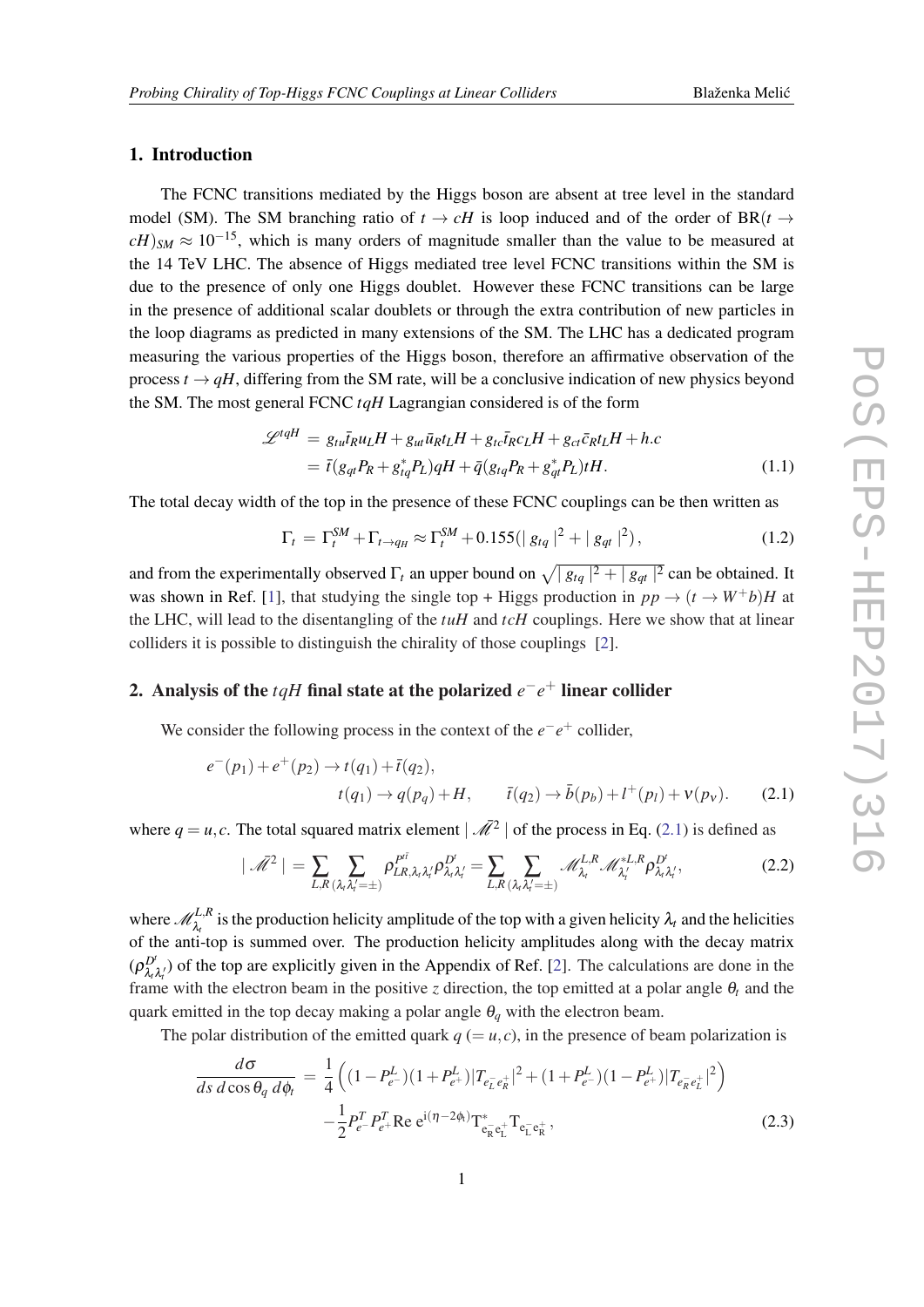<span id="page-2-0"></span>where  $\eta = \alpha_{-} + \alpha_{+}$ , with  $\alpha_{\pm}$  denoting the angle of polarization of the electron and the positron, respectively. The degree of the longitudinal and the transversal polarization for the electrons and positrons are denoted by  $P_{e^{\mp}}^L$  and  $P_{e^{\mp}}^T$ , with  $T_{e_{\lambda_1}^-e_{\lambda_2}^+}$  being the helicity amplitude for the process under consideration. The baseline machine design for future colliders allows for up to  $P_{e^-}^{L,T}$  = ±80% electron (longitudinal and transversal) polarization, while provisions have been made to allow positron polarization of  $P_{e^+}^{L,T} = \pm 30\%$ . The helicities of the electron and the positron are denoted by  $\lambda_1$ ,  $\lambda_2$  respectively and  $|T_{e_L^- e_R^+}|^2$ ,  $|T_{e_R^- e_L^+}|^2$ ,  $T_{e_I^+}^*$  $\int_{e_R^- e_L^+}^{e^+} T_{e_L^- e_R^+}$  are given by

$$
|T_{e_L^{\pm}e_R^{\pm}}|^2 = (|g_{tq}|^2 + |g_{qt}|^2) (a_0 + a_1 \cos \theta_q + a_2 \cos^2 \theta_q)
$$
  
\n
$$
\pm (|g_{tq}|^2 - |g_{qt}|^2) (b_0 + b_1 \cos \theta_q + b_2 \cos^2 \theta_q),
$$
  
\n
$$
T_{e_R^{\pm}e_L^{\pm}}^* T_{e_L^{\pm}e_R^{\pm}} = (3 \cos^2 \theta_q - 1) \cos(\eta - 2\phi_t) \{ (|g_{tq}|^2 + |g_{qt}|^2) c_0 + (|g_{tq}|^2 - |g_{qt}|^2) d_0 \}, (2.4)
$$

where  $a_i, b_i, c_0, d_0$  coefficients are functions of the standard SM  $\gamma$  and *Z* couplings with the top and the leptons in the  $t\bar{t}$  production. These equations are explicitly given in Ref. [\[2\]](#page-5-0). The Yukawa chiral couplings  $|g_{tq}|^2$  and  $|g_{qt}|^2$  are proportional to the polar angle of the emitted light quark,  $\cos\theta_q$ and  $\cos^2 \theta_q$ , but the dependencies differ for  $|g_{tq}|^2$  and  $|g_{qt}|^2$ . This makes possible to control the influence of the individual chiral couplings with a suitable choice of beam polarization.

### 2.1 Angular Asymmetries at the ILC

We consider here the polar angular distributions for different beam polarizations in the presence of chiral FCNC couplings and accordingly construct asymmetries. The results are presented considering  $\sqrt{|g_{tq}|^2 + |g_{qt}|^2} = 0.16$  $\sqrt{|g_{tq}|^2 + |g_{qt}|^2} = 0.16$  $\sqrt{|g_{tq}|^2 + |g_{qt}|^2} = 0.16$ , in accordance with the latest LHC bounds [1] and the SM background  $\bar{t}Wb$  is scaled down to be comparable with the signal. The initial results are presented without any cuts but a detailed analysis including the experimental cuts is also performed. The



Figure 1: The polar angle distribution of the quark at  $\sqrt{s} = 500$  GeV, for (*a*)  $P_{e^-}^L = P_{e^+}^L = 0$  and (*b*)  $P_{e^-}^L = -0.8$ ,  $P_{e^+}^L = 0.3$ . The different Cases are discussed in the text.

polar angle distribution of the emitted quark, calculated from Eqs.([2.3,](#page-1-0) 2.4), is plotted in Fig. 1 for both the signal and the background. The polar angle distribution is sensitive to the chirality of the Yukawa couplings and the results are given for three different cases

• Case 1 : 
$$
\sqrt{|g_{tq}|^2 + |g_{qt}|^2} = 0.16
$$
,   
• Case 2 :  $\sqrt{|g_{tq}|^2 + |g_{qt}|^2} = 0.16$ , with  $|g_{qt}|^2 = 0$   
• Case 3 :  $\sqrt{|g_{tq}|^2 + |g_{qt}|^2} = 0.16$ , with  $|g_{tq}|^2 = 0$ .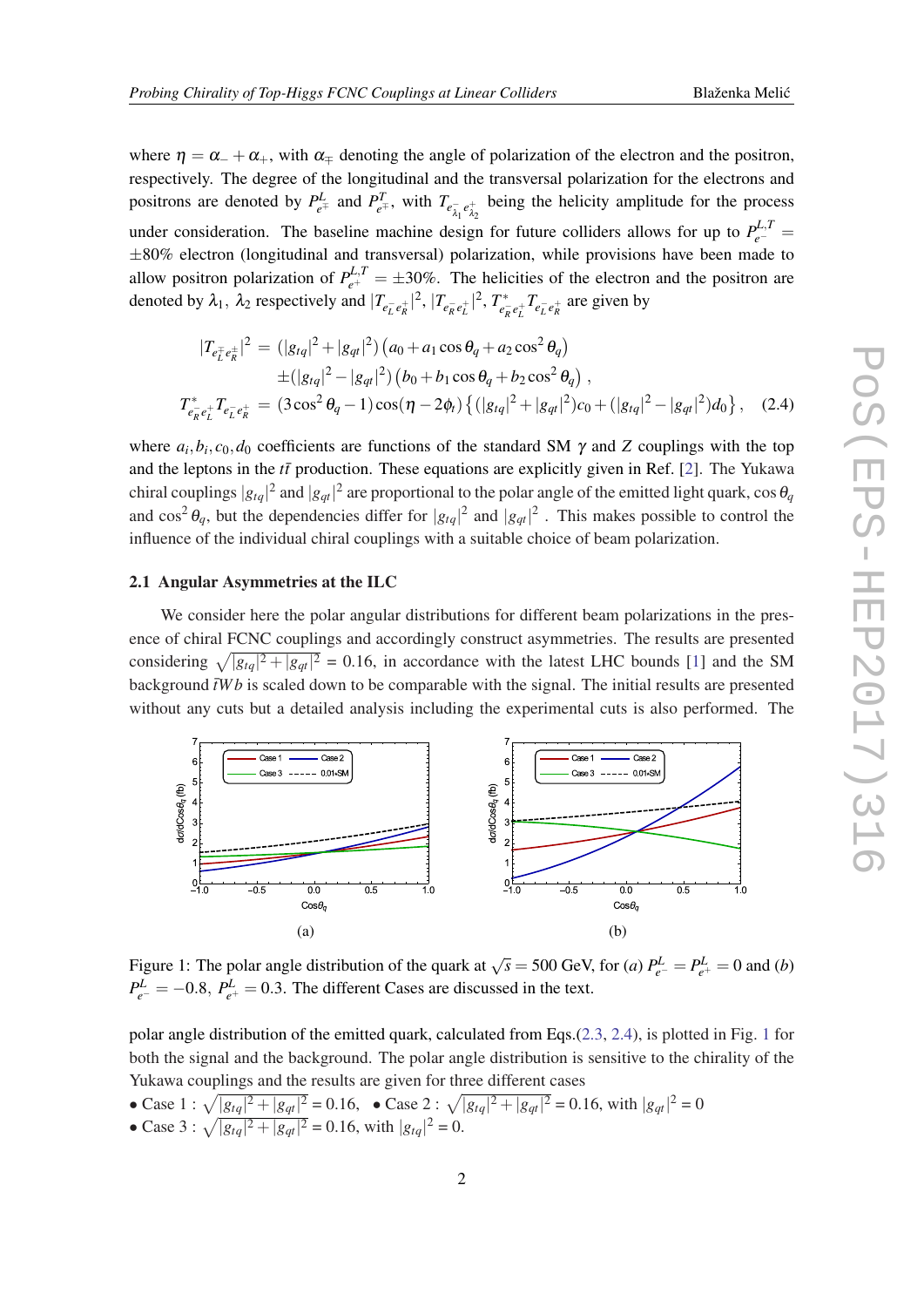<span id="page-3-0"></span>The different Cases behave similar in the unpolarized case Fig. [1a,](#page-2-0) but for polarized beams all Cases clearly differ among each other, Fig. [1b.](#page-2-0) Therefore using the suitable initial beam polarization the dominance of one of the coupling if present will be clearly manifested. The azimuthal asymmetry displays a similar behaviour for the signal and the background, whereas the FB asymmetry distinguishes among the different cases and is sensitive to the beam polarization. We plot in Fig. 2 the FB asymmetry as a function of cut-off angle  $\cos \theta_0$ , with the dip signifying  $A_{fb}(\cos \theta_0) = 0$ . We have



Figure 2: The forward backward asymmetry as a function of the cutoff angle  $\cos \theta_0$  at  $\sqrt{s} = 500$  GeV for  $P_{e^-}^L = -0.8$ ,  $P_{e^+}^L = 0.3$  See text for the different Cases.



Figure 3: Contour plots in the  $|g_{tq}|^2$  –  $|g_{qt}|^2$  plane, for the statistical significance *S*, from the production c.s., with unpolarized beams [black] and  $P_{e^-}^L$  =  $-0.8$ ,  $P_{e^+}^L = 0.3$  [red-dashed].

also performed a full numerical study of the FCNC interactions in the  $t \rightarrow qH$  decay at the ILC in the *tt*¯−zero momentum frame (ZMF). We estimate the sensitivity which can be obtained for these FCNC couplings from the production cross section, by the efficient signal identification and the significant background suppression. In Fig. (3) the contours of  $3\sigma$  and  $5\sigma$  significance for our process in the  $|g_{tq}|^2 - |g_{qt}|^2$  plane are presented. The sensitivity of the linear collider will increase with the implementation of beam polarization with left polarized electrons and right polarized positrons.

### 2.2 Top spin observables at the ILC

The spin information of the decaying top is not diluted by hadronization. The spins of the top are correlated in top pair production, therefore the decay products of the top and the antitop are correlated. We consider the following spin observables

$$
\begin{aligned}\n\mathcal{O}_1 &= \frac{4}{3} \mathbf{S}_t \cdot \mathbf{S}_{\bar{t}}, & \mathcal{O}_2 &= \mathbf{S}_t \cdot \hat{\mathbf{a}}, & \bar{\mathcal{O}}_2 &= \mathbf{S}_{\bar{t}} \cdot \hat{\mathbf{b}}, \\
\mathcal{O}_3 &= 4(\mathbf{S}_t \cdot \hat{\mathbf{a}})(\mathbf{S}_{\bar{t}} \cdot \hat{\mathbf{b}}), & \mathcal{O}_4 &= 4((\mathbf{S}_t \cdot \hat{\mathbf{p}})(\mathbf{S}_{\bar{t}} \cdot \hat{\mathbf{q}}) + (\mathbf{S}_t \cdot \hat{\mathbf{q}})(\mathbf{S}_{\bar{t}} \cdot \hat{\mathbf{p}})),\n\end{aligned}
$$
(2.5)

giving the net spin polarization of the top-antitop system  $(\mathscr{O}_1)$ , polarization of the top (antitop) quark  $(\mathscr{O}_2(\bar{\mathscr{O}}_2))$ , the top-antitop spin correlation  $(\mathscr{O}_3)$ , with respect to spin quantization axes  $\hat{a}$  and **b**. The observable  $\mathcal{O}_4$  is an additional top-antitop spin correlation with respect to the momentum of the incoming and the outgoing particles [\[3\]](#page-5-0). The observable  $\mathcal{O}_1$  can be probed using the opening angle distribution  $(\varphi)$ , i.e. the angle between the direction of flight of the two (top and antitop) spin analysers (final particles produced in the top and antitop decays), defined in the  $t$  and  $\bar{t}$  frames,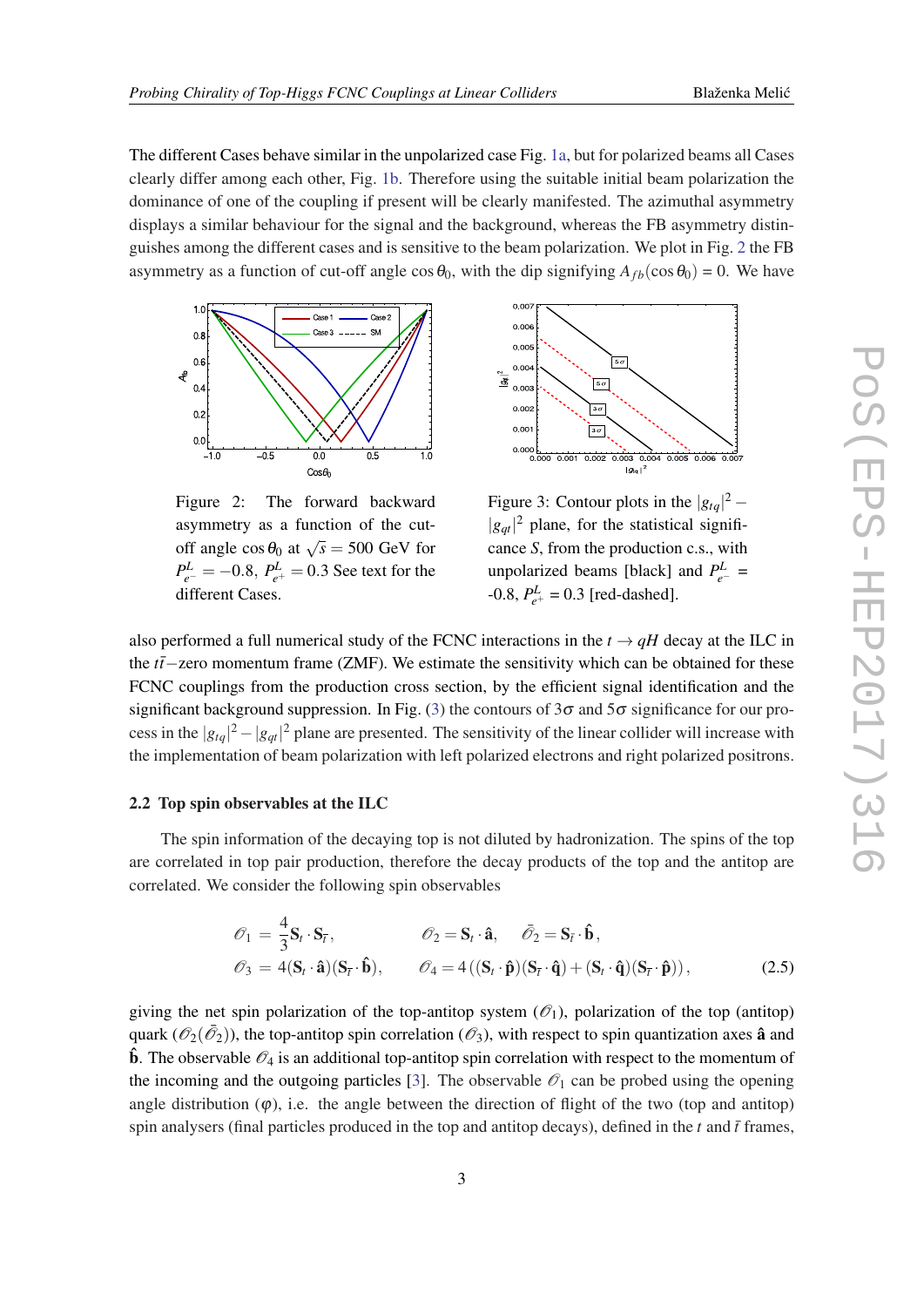respectively, i.e  $\hat{\mathbf{p}}_q \cdot \hat{\mathbf{p}}_l = \cos \varphi$ .

$$
\frac{1}{\sigma} \frac{d\sigma}{d\cos\varphi} = \frac{1}{2} (1 - D\cos\varphi), \qquad D = \langle \mathcal{O}_1 \rangle \, \kappa_q \kappa_l. \tag{2.6}
$$

The spin analyzer for the FCNC top-Higgs decays can be any of the decay product of the top (antitop). We consider the  $c/u$  quark from the top and the  $l^-$  from the anti-top as spin analysers in this work. The spin analysing power of the quark from  $t \to qH$ ,  $(q = u, c)$  and *l* from the antitop decay is given by  $\kappa_q = (|g_{qt}|^2 - |g_{tq}|^2) / (|g_{qt}|^2 + |g_{tq}|^2)$ ,  $\kappa_l = 1$ .

The leptons due to the  $V - A$  interactions are the perfect spin analysers, with their flight directions 100% correlated with the directions of the antitop spin. It is clear from above that with  $|g_{qt}|^2 \simeq |g_{tq}|^2$ , the spin information of the top will be lost ( $\kappa_q \approx 0$ ). However in the presence or dominance of only one of the coupling, the emitted quark acts as a perfect spin analyser ( $\kappa_q \approx 1$ ). The observables  $(\mathcal{O}_2, \bar{\mathcal{O}}_2, \mathcal{O}_3)$  can be measured using the double differential angular distribution of the top and antitop quark decay products:

$$
\frac{1}{\sigma} \frac{d^2 \sigma}{d \cos \theta_f d \cos \theta_{\bar{f}}} = \frac{1}{4} \left( 1 + B_t \cos \theta_f + B_{\bar{t}} \cos \theta_{\bar{f}} - C \cos \theta_f \cos \theta_{\bar{f}} \right),\tag{2.7}
$$

where  $\theta_f(\theta_{\bar{f}})$  is the angle between the direction of the top (antitop) spin analyser  $f, (\bar{f})$  in the *t*  $(\bar{t})$ rest frame. Comparing Eq.  $(2.7)$  with Eq.  $(2.5)$  $(2.5)$  $(2.5)$  we have

$$
B_t = \langle \mathcal{O}_2 \rangle \, \kappa_q \,, \qquad B_{\bar{t}} = \langle \bar{\mathcal{O}}_2 \rangle \, \kappa_{l^-} \,, \quad C = \langle \mathcal{O}_3 \rangle \, \kappa_q \kappa_{l^-} \,. \tag{2.8}
$$

The arbitrary unit vectors  $\hat{a}$  and  $\hat{b}$  in Eq. ([2.5](#page-3-0)) specify different spin quantization axes which can be chosen to maximize the desired polarization and the correlation effects, and we take them as

$$
\hat{\mathbf{a}} = -\hat{\mathbf{b}} = \hat{\mathbf{q}}, \qquad \qquad \text{(``helicity'' basis)},
$$
\n
$$
\hat{\mathbf{a}} = \hat{\mathbf{b}} = \hat{\mathbf{p}}, \qquad \qquad \text{(``helicity'' basis)},
$$
\n
$$
\hat{\mathbf{a}} = \hat{\mathbf{b}} = \hat{\mathbf{d}}_{\text{SM}} = \frac{-\hat{\mathbf{p}} + (1 - \gamma)z \hat{\mathbf{q}}_1}{\sqrt{1 - (1 - \gamma^2)z^2}}, \qquad \qquad \text{(``off-diagonal'' basis)}, \qquad \qquad \text{(2.9)}
$$

where  $\hat{\mathbf{q}} = \hat{\mathbf{q}}_1$  is the direction of the outgoing top quark and  $\hat{\mathbf{p}}$  is the direction of the incoming beam, both in the  $t\bar{t}$  center of mass frame. The off-diagonal basis [\[4\]](#page-5-0) is the one, where the top spins are 100% correlated  $(z = \hat{\mathbf{p}} \cdot \hat{\mathbf{q}}_1 = \cos \theta$  and  $\gamma = E_t/m_t = 1/\sqrt{1-\beta^2}$  and interpolates between the beamline basis at the threshold ( $\gamma \rightarrow 1$ ) and the helicity basis for ultrarelativistic energies ( $\gamma \rightarrow$  $\infty$ ) [[4](#page-5-0), [5\]](#page-5-0). In Table [1](#page-5-0) we present the values of the different spin observables in the different spin basis considered here, in the presence of beam polarizations. We note that the top (antitop) spin polarizations are quite sensitive to the beam polarization, with all observables being proportional to  $\kappa_f = \kappa_q$  and will be equal to zero if  $g_{tq}$  and  $g_{qt}$  are equal. The chiral nature of the FCNC coupling is more clearly visible in the 'beamline' and the 'off-diagonal' basis, with the beam polarizations of  $P_{e^-}^L = -0.8$  and  $P_{e^+}^L = 0.3$ . The same happens also for spin-spin correlations [[2](#page-5-0)].

## 3. Conclusion

We have explored the chiral structure of the flavor-violating top-Higgs interactions through the  $t\bar{t}$  production at polarized linear colliders. The LHC is currently not sensitive to the chirality of these couplings as both the branching ratio of the top to *qH* and the total production cross